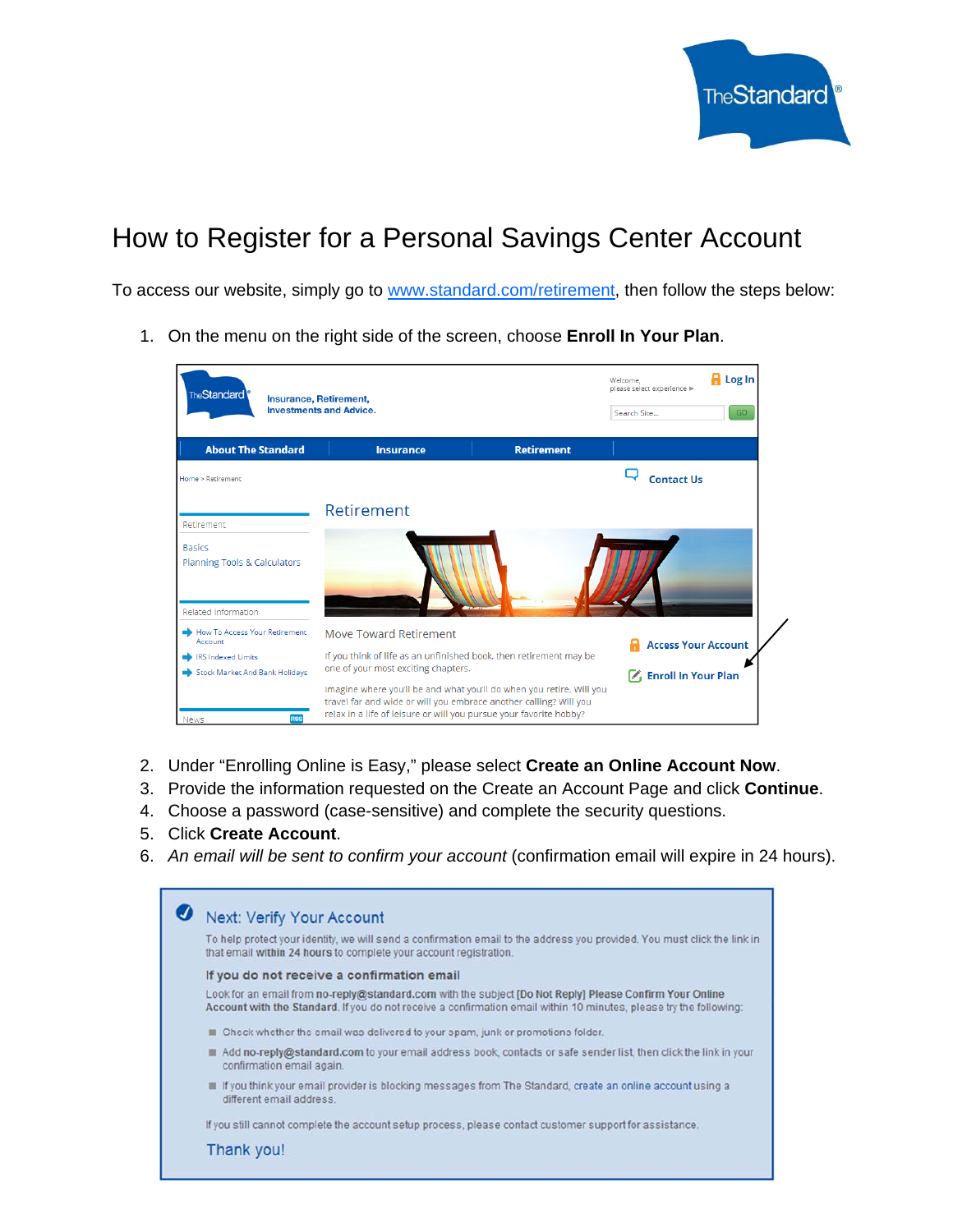- 7. Click the confirmation link in your email and log in.
- 8. Select **My Retirement Plan** under available services and enter your personal information to gain access to Personal Savings Center.
- 9. Click **Continue to Your Services**.

Please contact us at 800.858.5420 Monday through Friday, 5 a.m. to 5 p.m. Pacific, or email us at savings@standard.com if you have additional questions.

## **Go Paperless!**

If you would like to enroll in electronic delivery for statements and account notifications, you may elect this service after logging into Personal Savings Center and clicking on **Continue to my retirement account**. This option will be available on your Account Overview page and you can click **Learn More** to set up electronic statements

**Go Paperless!** Receive email notifications when your statements are available online. Learn More>

# **Helpful hints**

## *I have created my account but I don't see a confirmation email. Why not?*

Please be sure to check your email's Junk folder and make no-reply@standard.com a safe sender.

#### *I did get the confirmation email but when I click on the link to confirm my registration, it doesn't work.*

Please go back to the website and try to log in using your newly created username and password. If that doesn't work, you can call a customer service representative at 800.858.5420 for assistance.

## *My user ID isn't working. What should I do?*

You can:

- Start over, creating a new user ID and password or
- Call a customer service representative at 800.858.5420 for assistance

# *I can't remember my password. What should I do?*

If you are a first-time visitor or have recently created an account with us and we have your most current email, just visit www.standard.com/login and click on *Forgot my password*. You will receive an email with instructions for resetting your password. You may also be prompted to create security questions if you have not already.